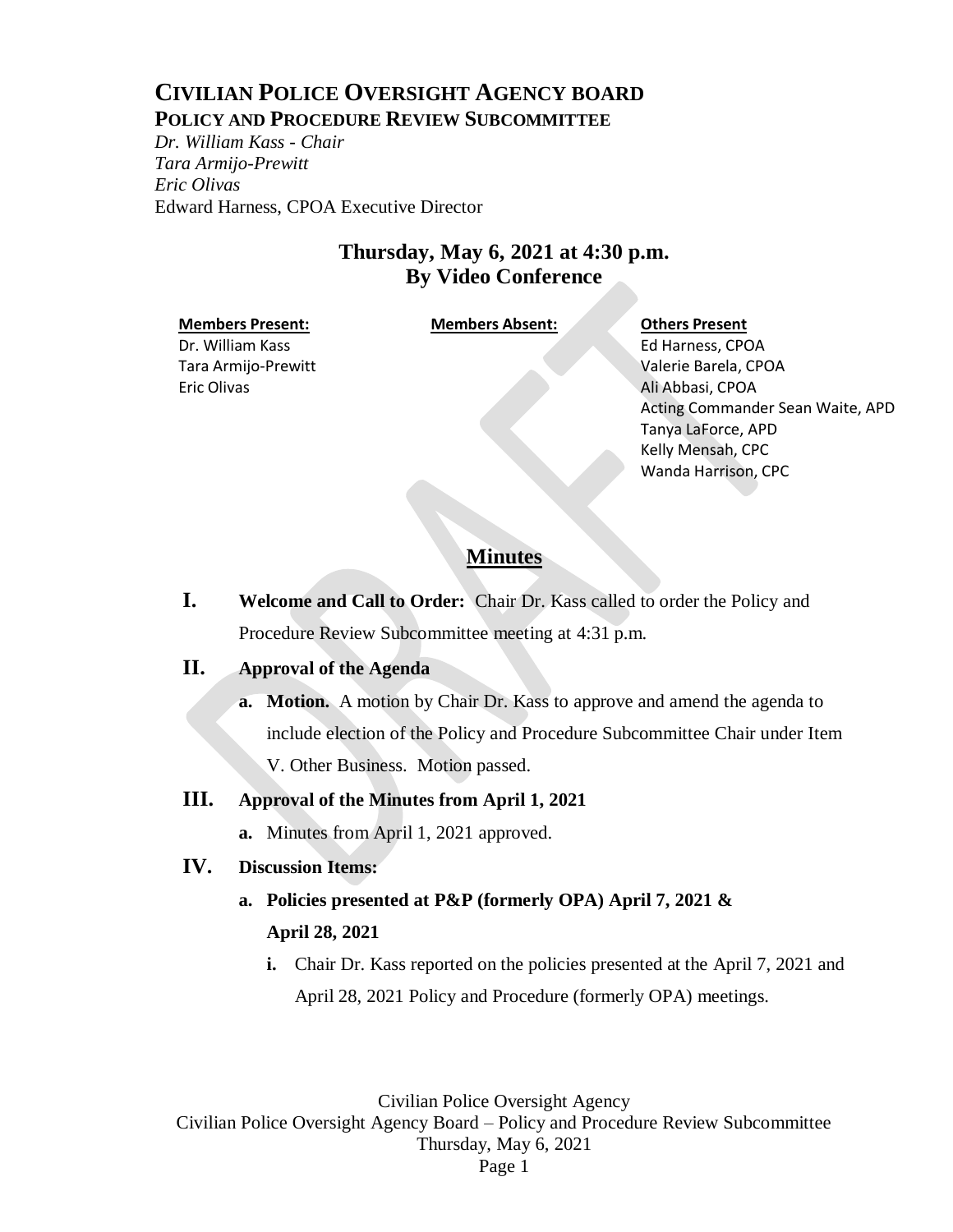# **b. Policies reviewed at PPRB April 14, 2021, April 21, 2021 and April 22, 2021**

- **1.** Chair Dr. Kass reported on the following polices presented at the PPRB April 21, 2021 and April 22, 2021 meetings. The April 14, 2021 meeting was canceled. (see attached)
- **2.** The Policy and Procedure Review Subcommittee recommends to submit a "No Recommendation" recommendation for SOP 2-1, SOP 2-27, SOP 2-69, SOP 2-7, SOP 2-37, SOP 3-33 and SOP 3-50 to the Policy and Procedure Unit (formerly OPA) and will present it at next regularly scheduled CPOA Board meeting for approval.
- **3.** Chair Dr. Kass shared a Gunshot Detection hotspot map related to SOP 2-98 and the subcommittee along with CPOA Data Analyst, Ali Abbasi discussed the policy and shared their concerns.
- **4.** The Policy and Subcommittee will continue discussions on SOP 2-98.

### **c. Policy and Procedure Identified SOP's**

- **1. SOP 3-52 Policy Development Process – Status update**
	- **i.** APD Acting Commander, Sean Waite provided a status update on SOP 3-52 and believes City Legal is now ready to move forward with the policy.

### **d. Traffic Stops**

### **1. USA Today Article and Eric Olivas's Proposal**

**i.** The Policy and Procedure Review Subcommittee and CPOA Data Analyst, Ali Abbasi discussed their concerns with Traffic Stops and the subcommittee recommends to move a data request and traffic stop examination proposal to the next regularly scheduled CPOA Board meeting for approval. (see attached draft)

### **e. IMR Liaison Appointment**

### **1. Eric Olivas's Proposal**

**i.** Member Olivas discussed his proposal and the Policy and Procedure Review Subcommittee recommends to move the IMR Liaison

Civilian Police Oversight Agency

Civilian Police Oversight Agency Board – Policy and Procedure Review Subcommittee Thursday, May 6, 2021

Page 2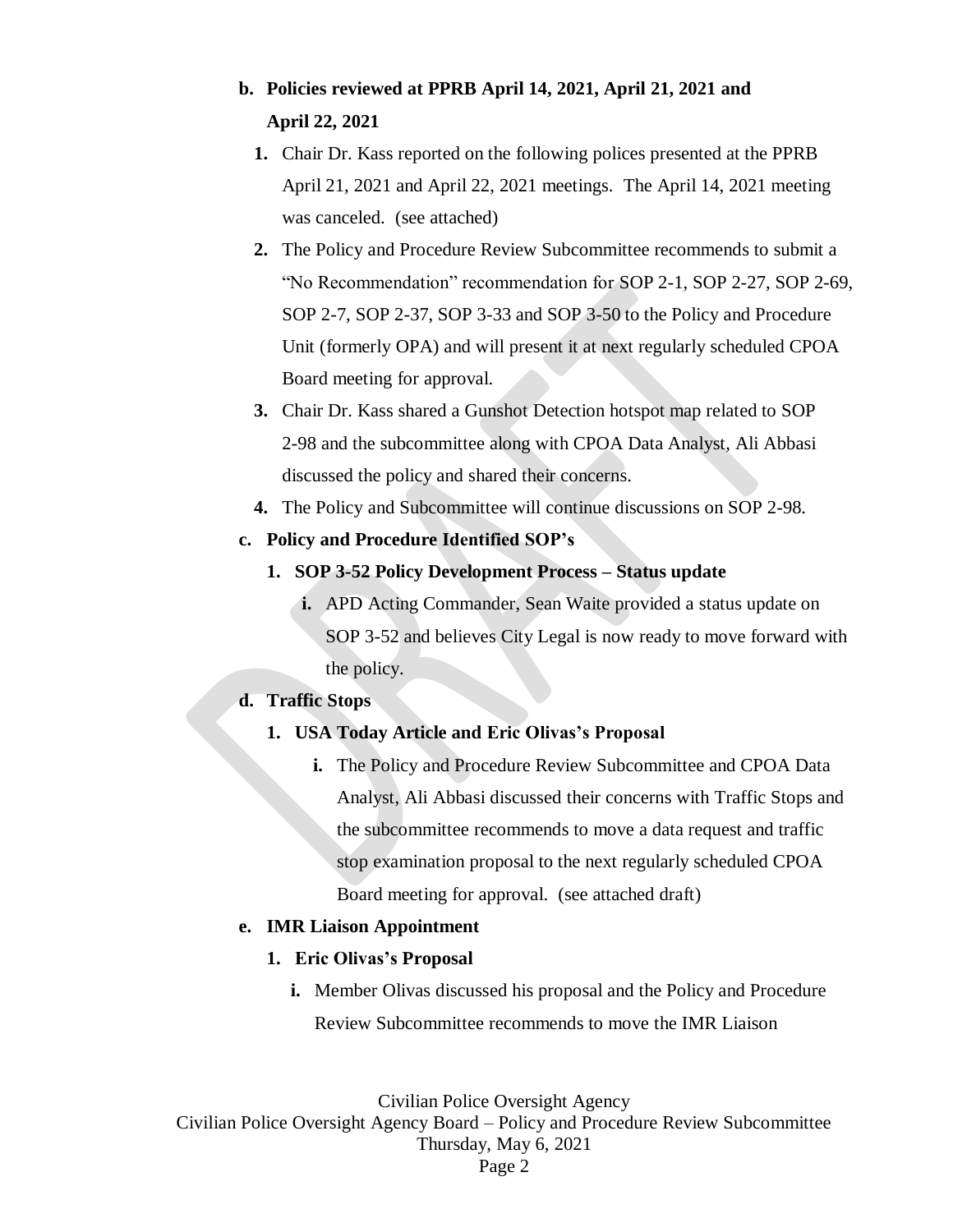Appointment proposal to the next regularly scheduled CPOA Board meeting for approval. (see attached draft)

# **V. Other business**

- **a.** Member Dr. William Kass will continue as Chair of the Policy and Procedure Review Subcommittee by unanimous consent from Subcommittee Members.
- **b.** APD Acting Commander, Sean Waite gave a presentation on IMR-13.

# **VI. Next meeting June 3, 2021 at 4:30 p.m.**

# **VII. Adjournment**

**a.** The meeting adjourned at 6:01 p.m.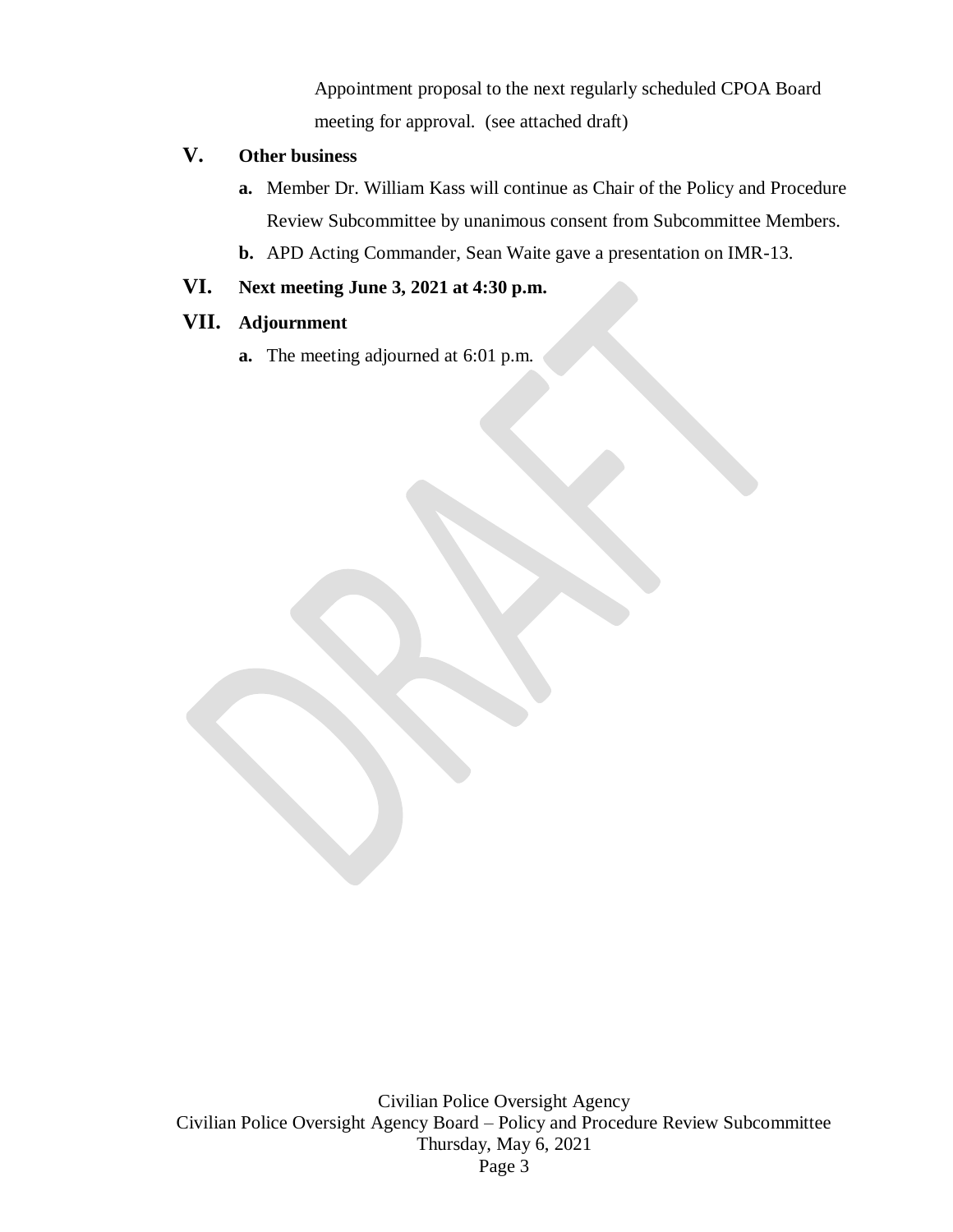# **ATTACHMENTS**

Civilian Police Oversight Agency Civilian Police Oversight Agency Board – Policy and Procedure Review Subcommittee Thursday, May 6, 2021 Page 4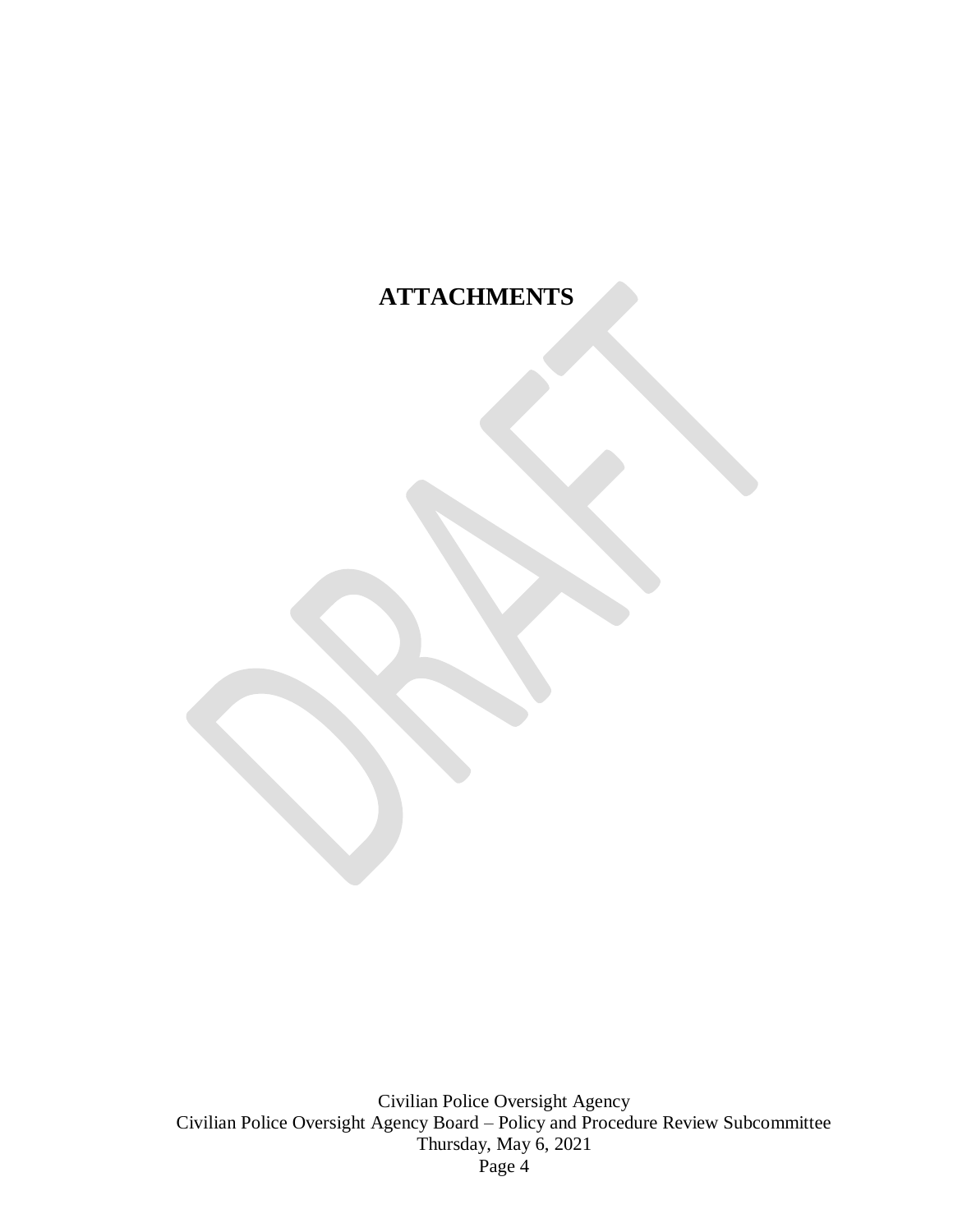The Civilian Police Oversight Agency Board hereby proposes that the Civilian Police Oversight Agency (CPOA) shall commence a study of uses of force and officer injury involving low level traffic stops conducted by the Albuquerque Police Department (APD). The purpose of this study shall be to determine if APD policy on traffic stops should be altered to reduce the risk of unnecessary uses of force occurring during low level stops and to improve officer safety during these encounters. The CPOA shall report back to the Board with its findings and any associated recommendations.

Eric C. Olivas

Chair, CPOAB on behalf of the Board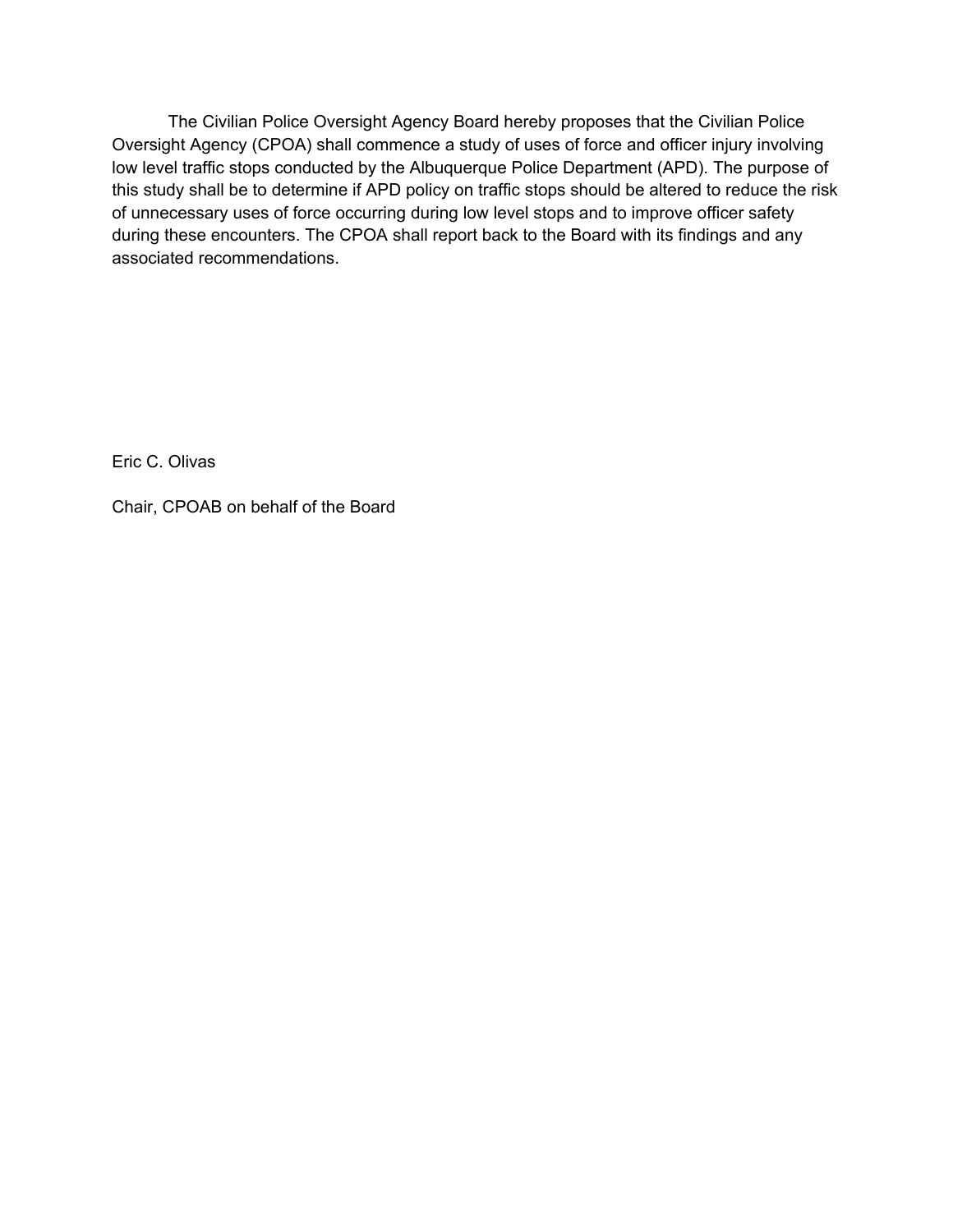https://www.usatoday.com/story/news/nation/2021/04/15/police-reform-fayetteville-burlington-nctraffic‐stops‐policing/7225318002/

What would happen if cops didn't make certain traffic stops? This North Carolina city offers a case study

Ahmed Jallow

Burlington (N.C.) Times‐News

FAYETTEVILLE, N.C. – Before dawn one morning, a woman in her late 60s was pulled over by a police officer. The officer said she'd run a stop sign.

She denied the charge. She was trying to get to her Bible studies class, she told him. He ran her license and concluded the stop with a warning. The incident disturbed her nevertheless. Though he did not ticket her, the officer questioned her reason for being out that morning – it was too early for Bible study groups, he said.

This did not sit well with her Bible study group that day in 2013, especially one of its newer attendees, whose husband was the new Fayetteville police chief. She relayed the incident.

Harold Medlock was exasperated.

Retired Fayetteville Police Chief Harold Medlock works as a consultant and adviser for several different agencies.

"It never occurred to me that I would have a cop out there doing everything wrong, from the way you treat somebody to the basic protocols and procedures for traffic stop," he said.

Medlock had arrived in Fayetteville convinced that the Police Department's focus regarding motor vehicles should be on speeding, stop sign/light violations, DWI and reckless driving – moving violations of immediate concern to public safety.

Stopping drivers for nonmoving violations such as equipment failures or expired registration ought to be minimized or avoided altogether, he told his department.

Less than two months earlier, a Fayetteville officer had fatally shot a man after an investigative traffic stop.

It's working in Eugene, Olympia, Denver: More cities send civilian responders, not police, on mental health calls

### **This is where they meet**

Across the country, police pull over 50,000 drivers on a typical day, more than 20 million motorists a year. The traffic stop is the most common police-citizen interaction.

Studies have shown that Black and Hispanic drivers are disproportionately targeted for traffic stops, and once stopped, they are more likely to have their cars searched during the stop.

Police and activists agree that these stops are fraught with danger for both citizens and police. As a cop, Medlock knew there was a complicated way to fix this, and a simple one. He went with the simple one: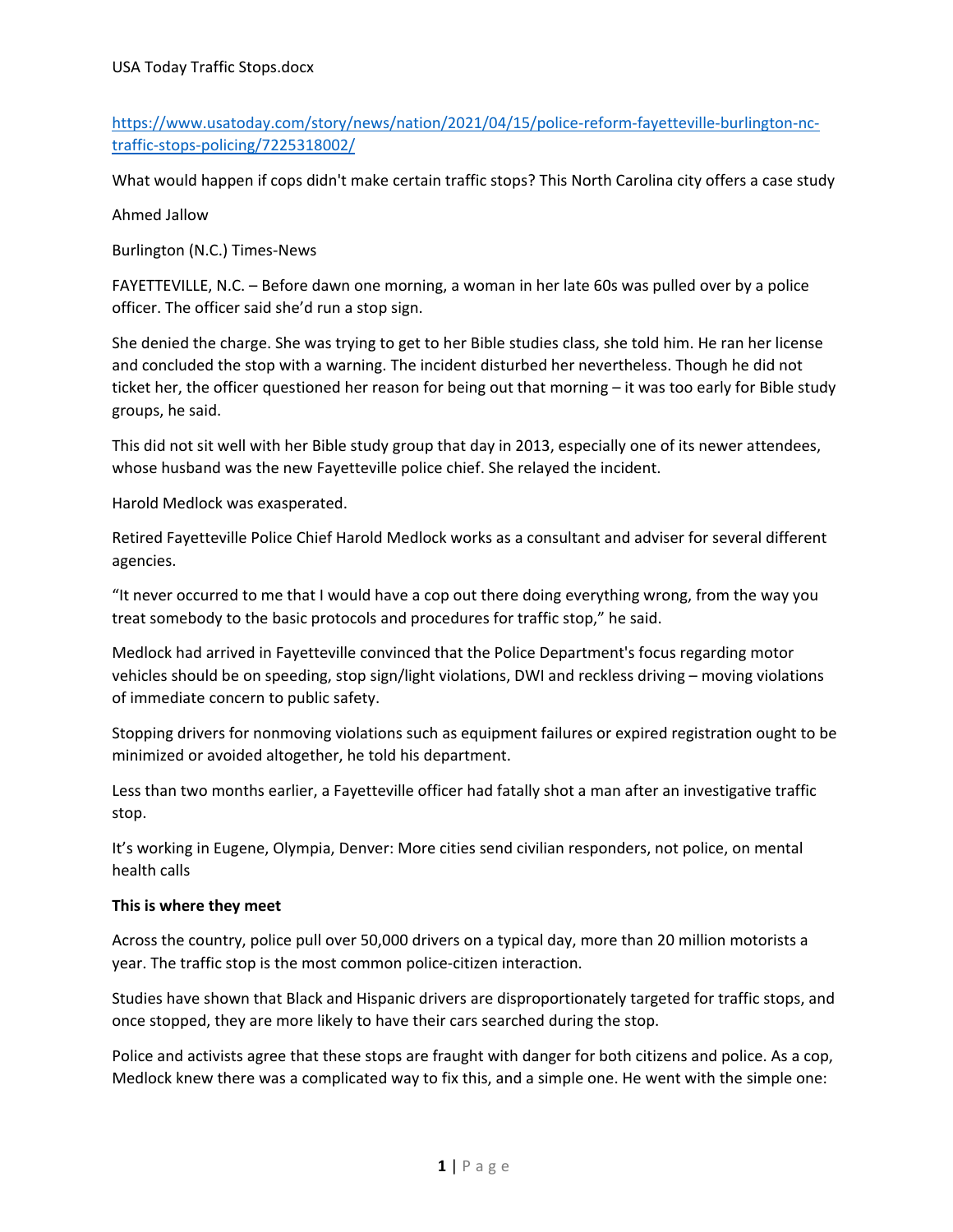Get cops out of the habit of pulling over people unless they needed to do so to protect the safety of others on the road.

Would it work? Could it protect the rights of people to drive free of the fear of being profiled but keep the streets safe from bad drivers and violent crime?

### **When a traffic stop has nothing to do with traffic**

Medlock isn't the only person to see things this way, even in a somewhat conservative, "law and order" state.

In North Carolina, police make about a million traffic stops a year. Half of those, according to Frank Baumgartner, political science professor at the University of North Carolina, Chapel Hill, are not safety‐ related stops.

He said stopping a driver because of a broken taillight or equipment violation does little for safety. "And it comes with a cost in terms of public trust and confidence in the police."

Baumgartner, co‐author of "Suspect Citizens: What 20 Million Traffic Stops Tell Us About Policing and Race," said another concern is the use of traffic stops as a pretext for further investigations.

"The difficulty people are having is that a traffic stop is not really a traffic stop. It's an opportunity for the police to do an informal criminal investigation," he said. An analysis by Baumgartner and his colleagues shows that out of 20 million traffic stops in the state, only 2% led to arrests.

With those percentages, experts suggest, police might as well be fishing.

But it's their pond to fish. Across a span of 100 years, the growth of citizen automobility brought with it an unwelcome passenger: a constantly expanding pile of thousands of local, state and federal laws focused on policing people in their vehicles, according to Sarah Seo, professor at Columbia Law School and the author of "Policing the Open Road: How Cars Transformed American Freedom."

Sarah Seo says that the growth of American mobility came with increased police attention.

Seo said, "Public safety and traffic law enforcement merged with criminal investigations. And that was the basis for expanding the police's discretionary power."

The modern symbol of American freedom, Seo noted, is also the space in which Americans are most regulated by laws and subject to ever more intrusive discretionary policing.

Supreme Court justices have said practically anyone could be pulled over for a perceived technical violation of motor vehicle law. Some police went from mostly investigating reported crimes to seeing a potential criminal behind every steering wheel.

Data from police departments shows that those pulled over in discretionary traffic stops tend to be disproportionately Black.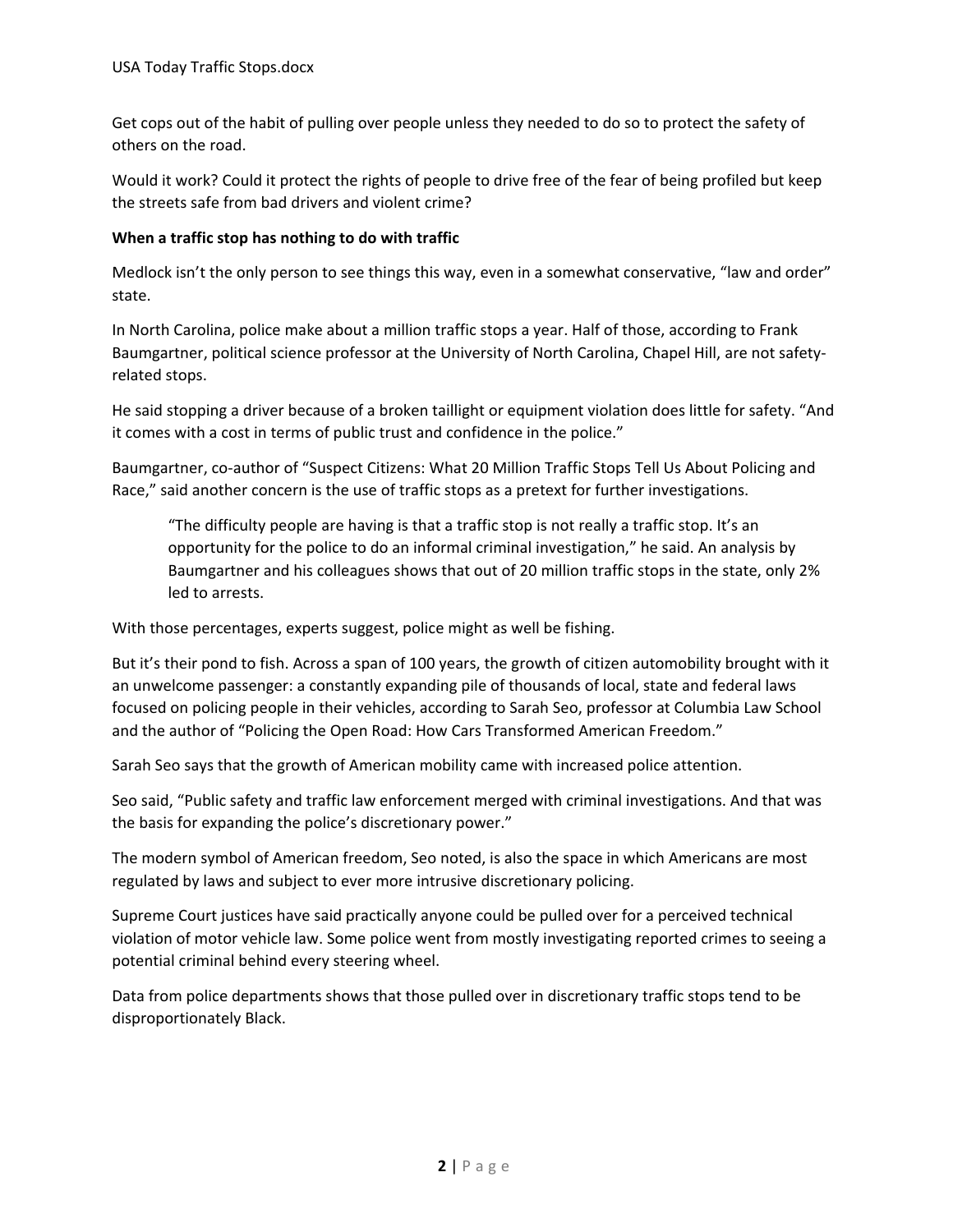What we know: Kim Potter faces prison time, fine if convicted of second-degree manslaughter in shooting death of Daunte Wright

### **When nonmoving violation stops went down, so did vehicle searches of Black drivers**

In Fayetteville from 2013 to 2016, under Medlock's enforcement directions, stops for nonmoving violations went way down; investigative stops went to zero all four years; and stops for speeding increased.

The number of Black drivers searched from 2013 to 2016 declined by nearly 50% compared with the previous four years, according to analysis of state data.

In the preceding four years, 5,980 Black drivers had been searched. That number went down to 3,059 during Medlock's four years as chief.

The blue line represents stops made by the Fayetteville police for non-moving violations over 8 years. The columns represent the number of Black-driven vehicles searched. In 2013 Fayetteville police ceased 'investigative' stops and de-emphasized non-moving violations.



Source: North Carolina State Bureau of Investigations.

Focused traffic enforcement for moving violations such as speed or stop/red light violations skyrocketed from 13,000 a year to 46,000 a year in four years.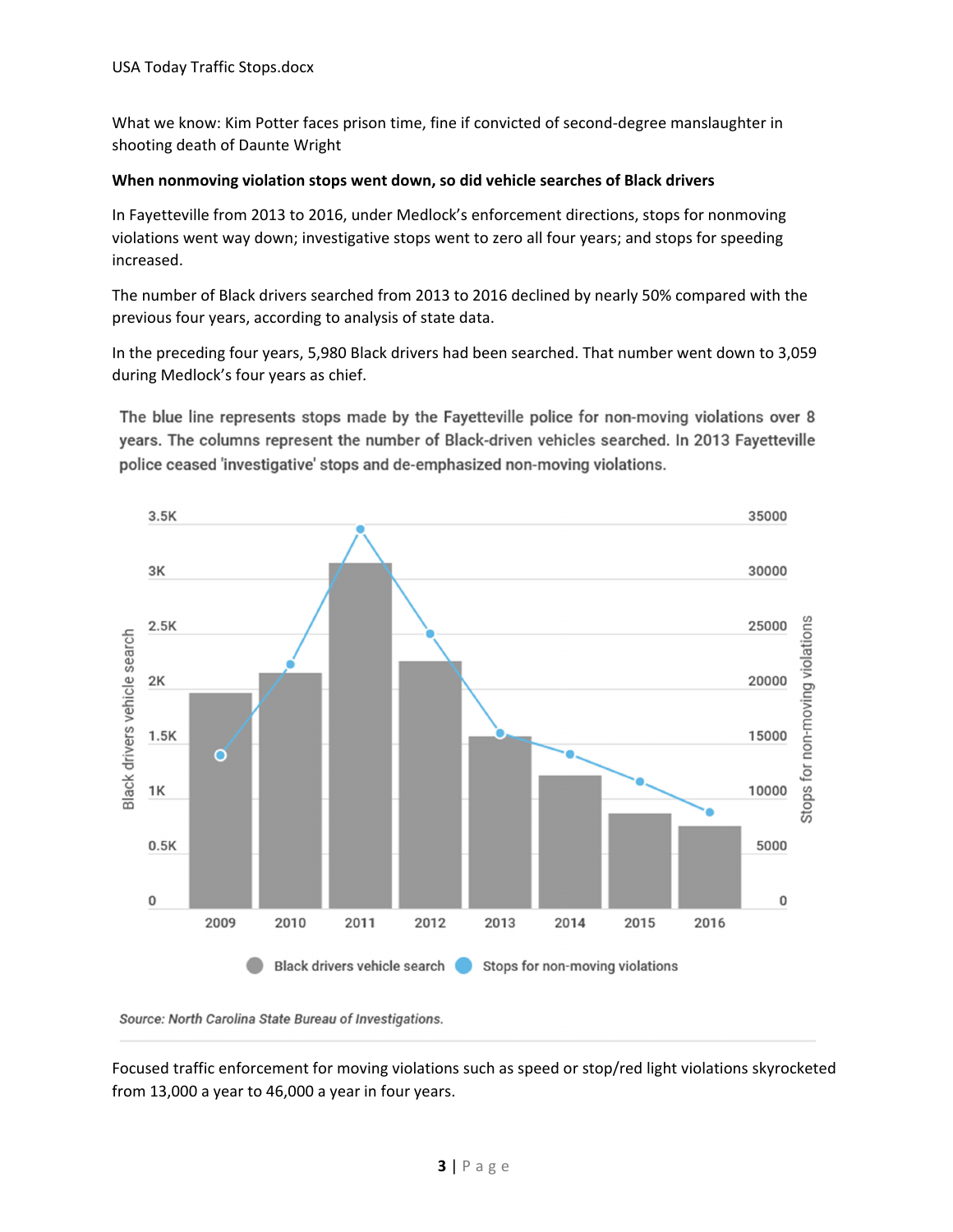The policing had its effect on its main target: Traffic fatalities went down, proving wrong the predictions of critics that traffic safety would decline.

Medlock was excited when he saw what other numbers decreased. "Uses of force went down, injuries to citizens and officers went down, and complaints against officers went down."

Black drivers in America have long complained about how often they get stopped for petty traffic or equipment violations – failure to signal, broken license plate lights or other technical violations, all of which have little to do with traffic safety. Baumgartner said focusing enforcement efforts on safetyrelated violations will build trust between the police and residents.

"It will have a big impact on poor people. It will have a big impact on people who drive older cars, and it will have a very big impact on Black and Hispanic drivers, because if they knew that they were only going to get pulled over for running through a stop sign or excessive speeding, they will feel much more confident that they could be treated fairly by their police," he said.

Between 2013 and 2016, Chief Harold Medlock was de-emphasizing non-moving violations while aggressively stopping drivers for speeding, driving while impaired and other safe movement violations. Traffic fatalities decreased; the statistically fruitless searches of Black-driven vehicles also went down.



Source: North Carolina State Bureau of Investigations.

One of the 100 voices interviewed for the Future of Police project, Mike Aikens of Anderson, South Carolina, said that as a Black man, he feels uncomfortable when he's driving and sees a police vehicle behind him.

And he's a cop.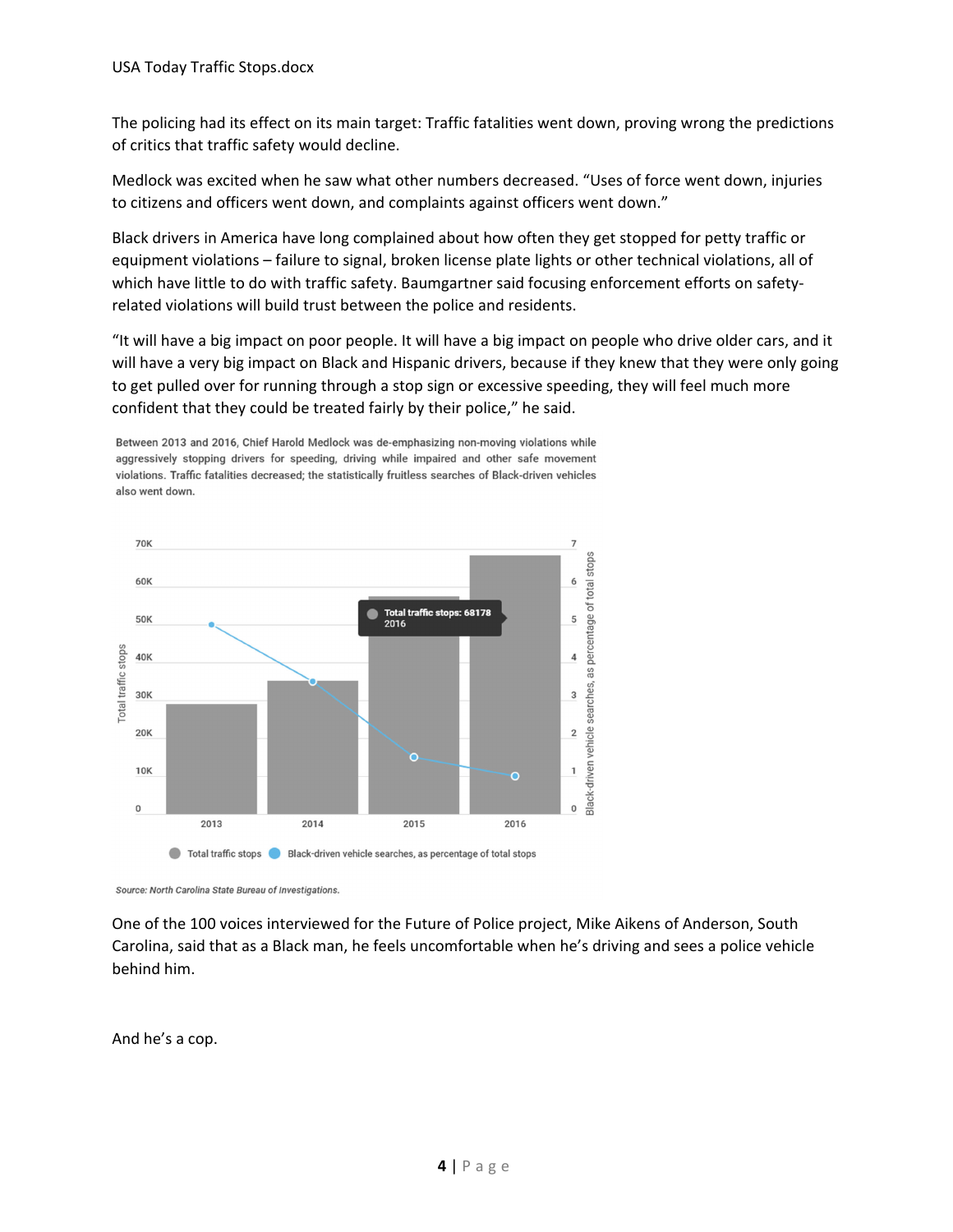There's a reason Aikens said he had to have "the talk" with his two sons about how to behave if they are pulled over by police: "I'd be a liar if I said that I'm not worried when I am off duty and in my plain clothes and a cop gets behind me. What if they don't know me? What will happen?"

The Fayetteville statistics would not have stopped him from having that talk with his sons. "Does taking away certain stops take away worry? No. Because you never know for sure what is going to happen."

James McCabe spent 21 years in in the New York Police Department before becoming a professor at Sacred Heart University in Connecticut.

### **The numbers notwithstanding, police still have motivation to make discretionary stops**

James McCabe said police officers are under pressure to show their value.

The criminal justice professor at Sacred Heart University and a 20‐year veteran of the New York Police Department said a traditional way to do that is to enforce traffic rules when not answering calls.

McCabe said that in most departments, "you'll see an overwhelming concentration of self-initiated traffic stops by the police."

Additional patrol time freed because of a reduction in traffic stops could be spent addressing crime trends and working with the community, he said.

### **Saving lives or sowing distrust? The story of 338,000 traffic stops**

Baumgartner said police agencies should de‐emphasize all traffic laws in North Carolina except speeding, DWI, running stop signs or lights and other "unsafe movement."

Drilling down to a specific region, it becomes apparent how such a change could affect policing.

The 11 law enforcement agencies around the North Carolina cities of Burlington, Asheboro and Lexington and their surrounding counties provide a representative sample of many areas in America outside big cities. It's a mix of urban and rural, town and gown and agriculture and industry. A lot of people drive to and from work on roads including 25 mph city streets, long rural two‐lane roads and 70 mph state highways.

From 2010‐2019, law enforcement agencies made about 526,000 traffic stops, according to data provided to the state by police.

Of those stops, only 187,300 stops were for speeding, DWI, stop sign or stoplight violations.

If police followed a plan similar to Medlock and Baumgartner's ideas, nearly 65% of those stops – more than 338,000 traffic stops – would never have happened.

Assuming 15 minutes of officer time for each stop (some studies estimate closer to 20 minutes), that's almost 85,000 officer hours.

From the citizen's point of view, that's 85,000 hours that they would not have spent on the side of a highway or road in the past 10 years.

Put another way, that means a driver was pulled over and sitting on the side of the road for almost every minute of the 10-year period under discussion, all for nonmoving potential violations.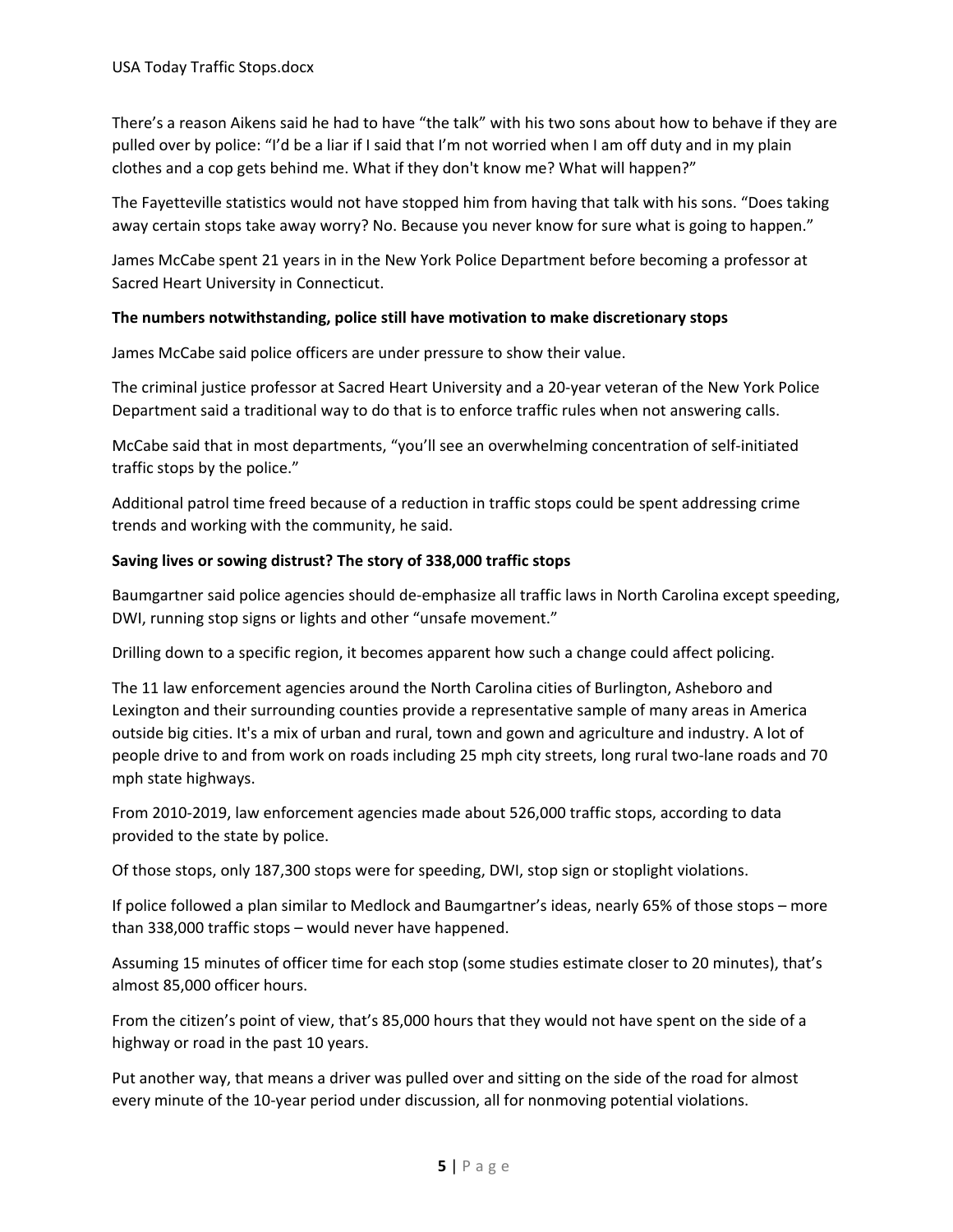### **What can officers do if they are not doing traffic enforcement?**

Early in his term as police chief, Medlock was on his way to a City Council meeting when a call came in through the dispatch: Cops were fighting with rowdy teens, the caller said. The chief turned around and headed to the scene.

When he arrived, he saw two of his officers playing basketball with the neighborhood kids. There was no fight. Someone who didn't want the kids playing basketball in the street called it in as a fight.

A century of intrusive modern policing: How did we get here? (In our cars.)

Medlock engaged some other neighborhood kids. They talked about school and yearbooks, he said. Other officers from the department joined in. This was impromptu community policing at work, he said. It was one of his most memorable moments.

"We shouldn't be in our cars waiting for that next 911 call," he said. "We should be engaged with the community. We should be addressing problems with the community that are important to that particular neighborhood."

He said in community policing, "you gain a tremendous amount first of relationship building and trust. And when you have trusted people, they're going to share information with you."

Medlock knows no approach is perfect or foolproof. "But at the end of the day, you're not harassing people, you're not making them mad, and you're not fishing," he said.

Editor's note: This story was originally published March 22 by the Burlington (N.C.) Times‐News, part of the USA TODAY Network.

Follow reporter Ahmed Jallow on Twitter: @AhmedJallow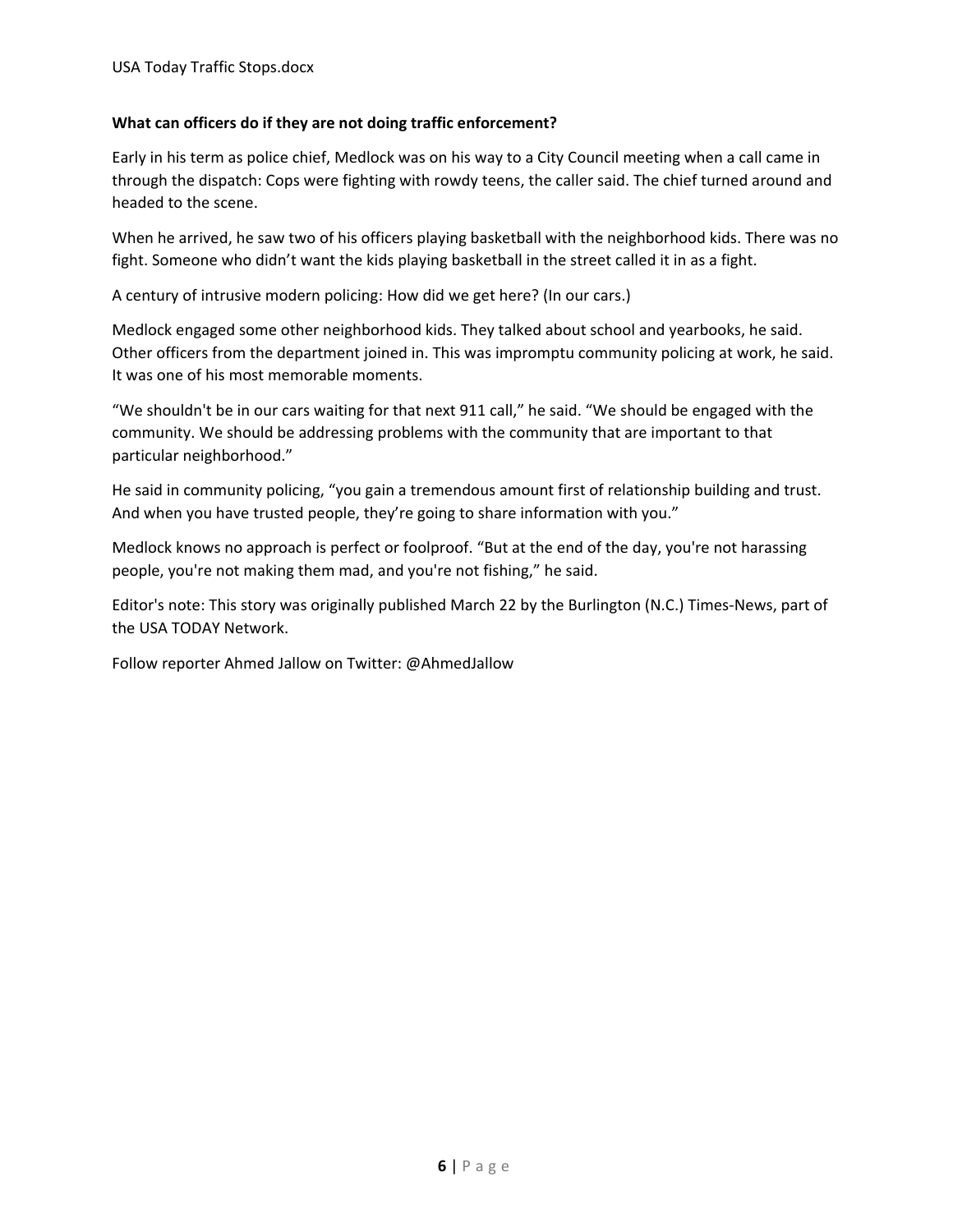### 7 April 2021 P&P Unit

1. SOP 2-107 Use of Crime Scene Specialist (CSS) Unit v Presented by Lt. Matthew McElroy

2-107 Use of Crime Scene Specialist Unit OPA Draft 04-07-21

2. SOP 3‐15 Sworn Personnel Positions and Seniority v Presented by Sgt. Paul Haugh

3‐15 Sworn Personnel Positions and Seniority OPA Draft 04‐07‐21

3. SOP 3‐16 Seniority (to be deleted) v Presented by Sgt. Paul Haugh

3‐16 Seniority OPA Draft 04‐07‐21

4. SOP 3‐40 Civil Litigation Process v Presented by Commander Zakary Cottrell

3‐40 Civil Litigation Process OPA Draft 04‐07‐21

28 April 2021 P&P Unit

| <b>SOP Number and Title</b>                                                                                                                          | <b>Presented By</b>           |
|------------------------------------------------------------------------------------------------------------------------------------------------------|-------------------------------|
| 1-84 (Currently 8-4) Records Division<br>1-84 (Currently 8-4) Records Division P&P Draft 04-28-21                                                    | Kathy Roybal-Nunez            |
| 1-90 (Currently 5-1) Special Investigations Division<br>1-90 (Currently 5-1) Investigative Services Division P&P Draft 04-28-<br>21                  | <b>Commander Norris</b>       |
| 2-72 (Currently 2-91) Procedures for Serious Crimes Call-Outs<br>2-72 (Currently 2-91) Procedures for Serious Crimes Call-Outs P&P<br>Draft 04-28-21 | Lt. McElroy, A/Lt.<br>Apodaca |
| 2-111 (Currently 1-86, 8-5, 8-6, 8-7, 8-8, 8-9, 8-10, 8-13) Records<br><b>Division Units</b>                                                         | Kathy Roybal-Nunez            |

### 5 May 2021 P&P Unit

P&P Meeting Presentations:

1. SOP 1‐14 Rapid Accountability Diversion Program

v Presented by Commander Collins

2. SOP 1‐17 Aviation Division

v Presented by D/Commander Jeremy Bassett

3. SOP 1‐31 Court Services Unit

v Presented by Sgt. Andrew Wickline

4. SOP 1‐75 Planning Division

v Presented by Maria Garcia‐Cunningham

5. SOP 2‐75 Request for Legal Opinions for the City Attorney

v Presented by Patricia Serna

6. SOP 3‐23 Retirement Observance

v Presented by Sgt. Haugh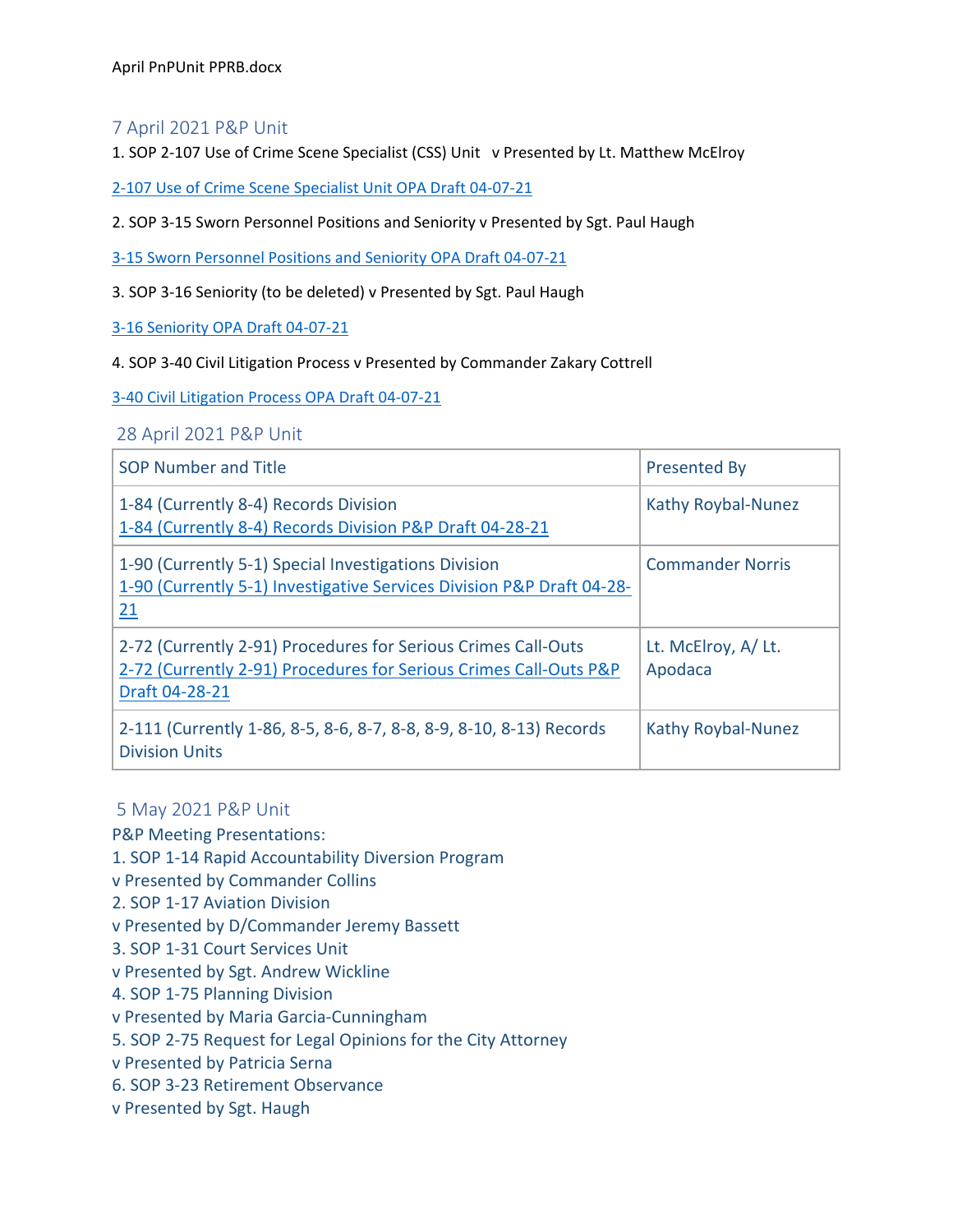# 14 April PPRB – Cancelled

# 21 April 2021 PPRB

| <b>Number</b> | <b>Title</b>                                                                                  | <b>Presented By</b>        |
|---------------|-----------------------------------------------------------------------------------------------|----------------------------|
| $1 - 36$      | <b>Officer Wellness Program</b><br>1-36 Officer Wellness Program PPRB Draft 04-21-21 - Tabled | Lt. Bret White             |
| $2 - 1$       | <b>Uniforms Passed</b><br>2-1 Uniforms PPRB Draft 04-21-21                                    | Det. Carlson               |
| $2 - 27$      | <b>Rescue Task Force Passed</b><br>2-27 Rescue Task Force PPRB Draft 04-21-21                 | Sgt. DeFrates              |
| $2 - 69$      | <b>Informants Passed</b><br>2-69 Informants PPRB Draft 04-21-21                               | Commander<br><b>Norris</b> |
| $2 - 98$      | <b>Gun Shot Detection Procedure Passed</b><br>2-98 Gunshot Detection PPRB Draft 04-21-21      | <b>Sarah Masek</b>         |

# 22 April 2021 PPRB

| $2 - 7$                          | Damage to Civilian Property passed<br>2-7 Damage to Civilian Property PPRB Draft 04-22-21                                                | Lt. Jennifer<br>Chacon    |
|----------------------------------|------------------------------------------------------------------------------------------------------------------------------------------|---------------------------|
| $2 - 37$<br>(currently 4-<br>16) | <b>Meal Breaks passed</b><br>2-37 (Currently 4-16) Meal Breaks PPRB Draft 04-22-21<br>passed                                             | Commander<br>Yara         |
| $3 - 33$                         | Performance Evaluation and Management System (PEMS)<br>passed<br>3-33 Performance Evaluation and Mangement System PPRB<br>Draft 04-22-21 | Lt. Bret White            |
| $3 - 50$                         | Forms Control passed<br>3-50 Forms Control PPRB Draft 04-22-21                                                                           | Angelina<br><b>Medina</b> |
| Form                             | PEM Command Initiated Assessment Form passed                                                                                             | Lt. Bret White            |
| Form                             | PEM Employee Self-Assessment Form passed                                                                                                 | Lt. Bret White            |
| Form                             | Level 1 Assessment Form passed                                                                                                           | Lt. Bret White            |
| Form                             | Level 2 Assessment Form passed                                                                                                           | Lt. Bret White            |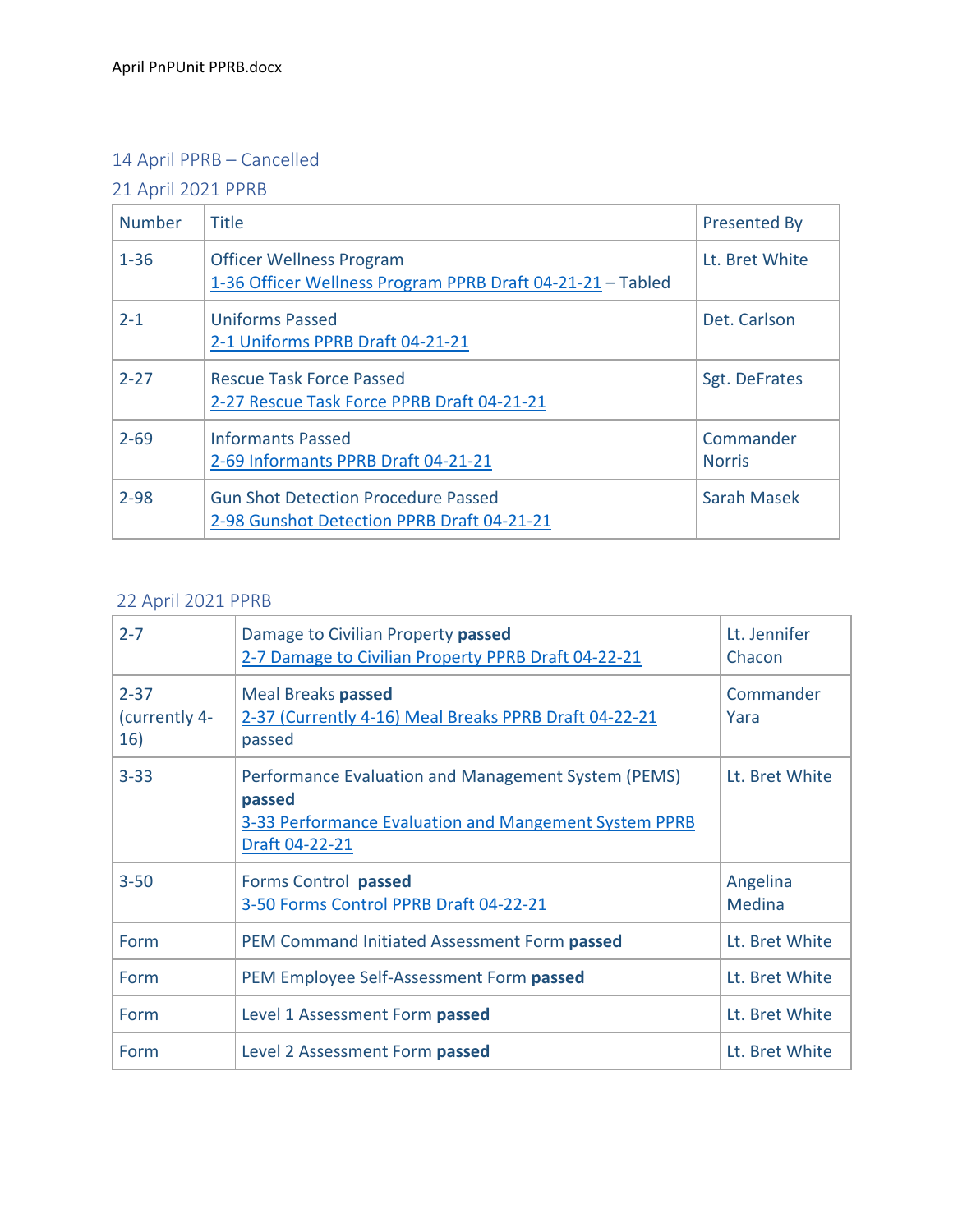| Form | Monitoring Plan Form- supervisors to be trained to<br>implementing plan, attempt to standardize performance<br>improvement plan passed | Lt. Bret White |
|------|----------------------------------------------------------------------------------------------------------------------------------------|----------------|
| Form | PEMS Monitoring Plan Form passed<br>Applies to all levels of 'officer' except Dept chief                                               | Lt. Bret White |